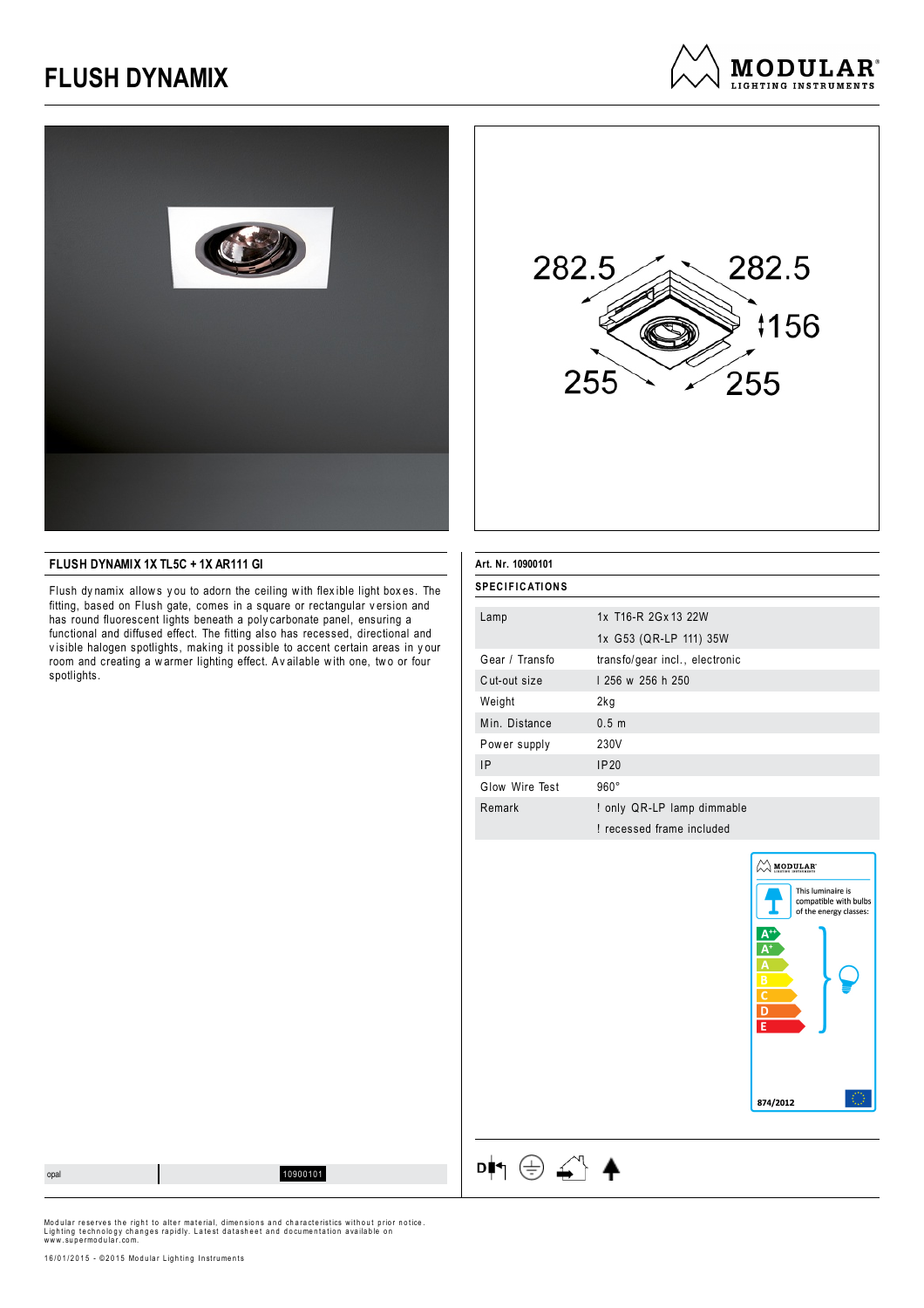## **FLUSH DYNAMIX**







#### **FLUSH DYNAMIX 2X TL5C + 2X AR111 GI**

Flush dynamix allows you to adorn the ceiling with flexible light boxes. The fitting, based on Flush gate, comes in a square or rectangular version and has round fluorescent lights beneath a poly carbonate panel, ensuring a functional and diffused effect. The fitting also has recessed, directional and v isible halogen spotlights, making it possible to accent certain areas in y our room and creating a warmer lighting effect. Av ailable with one, two or four spotlights.

| Art. Nr. 10900201     |                                |
|-----------------------|--------------------------------|
| <b>SPECIFICATIONS</b> |                                |
| Lamp                  | 2x T16-R 2G x 13 22W           |
|                       | 2x G53 (QR-LP 111) 35W         |
| Gear / Transfo        | transfo/gear incl., electronic |
| Cut-out size          | 1 507 w 256 h 250              |
| Weight                | 3.1kg                          |
| Min. Distance         | 0.7 m                          |
| Power supply          | 230V                           |
| 1P                    | IP20                           |
| Glow Wire Test        | $960^\circ$                    |
| Remark                | ! only QR-LP lamp dimmable     |
|                       | ! recessed frame included      |
|                       |                                |



opal 10900201



Modular reserves the right to alter material, dimensions and characteristics without prior notice.<br>Lighting technology changes rapidly. Latest datasheet and documentation available on<br>www.supermodular.com.